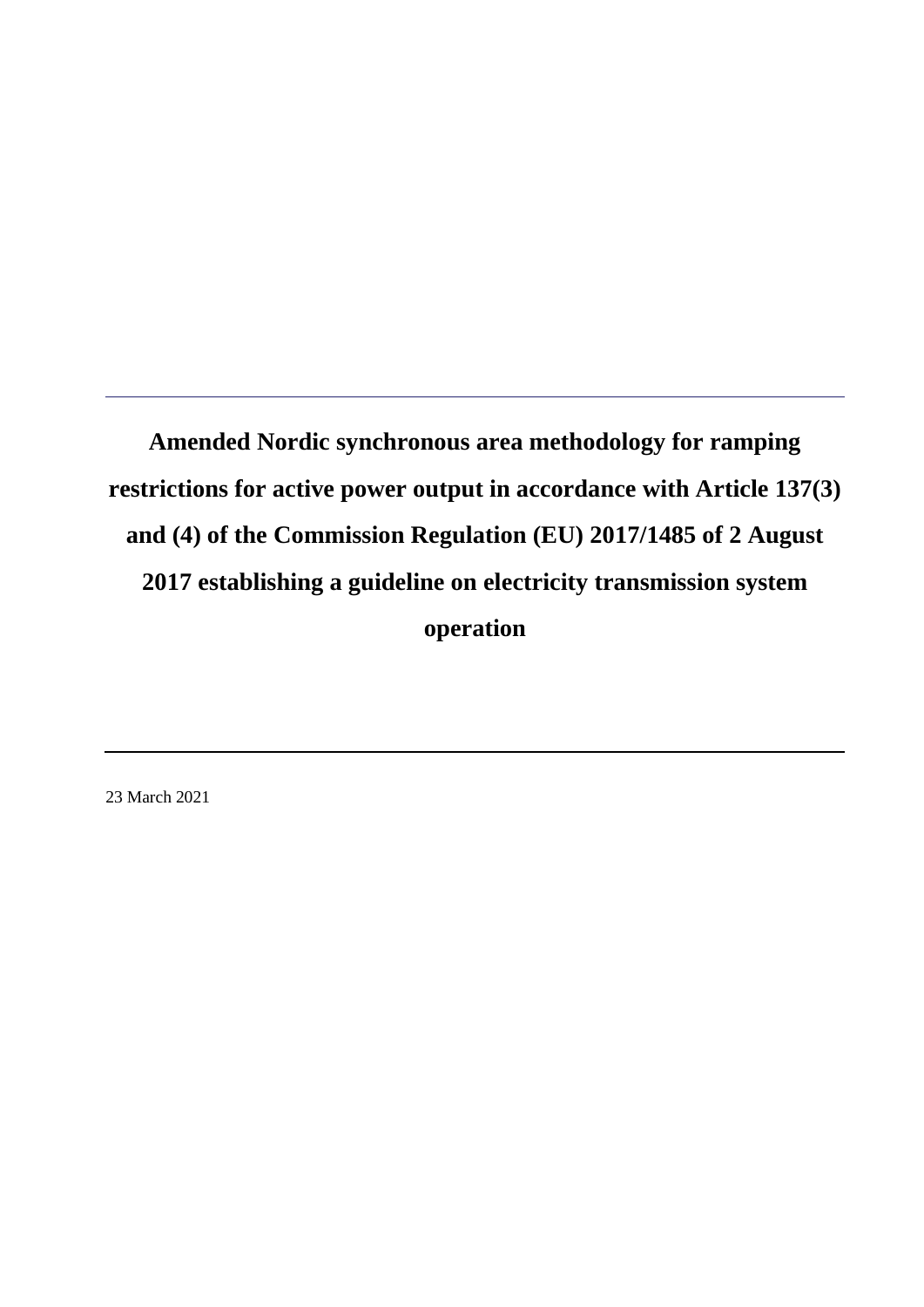All TSOs of the Nordic synchronous area, taking into account the following:

#### **Whereas**

- (1) This document is the common methodology developed by all Transmission System Operators within the Nordic synchronous area (hereafter referred to as "**TSOs**") for ramping restrictions for active power output in accordance with Article 137(3) and (4) of Commission Regulation (EU) 2017/1485 establishing a guideline on electricity transmission system operation (hereafter referred to as "**SO Regulation**"). This methodology is hereafter referred to as "**Methodology**". The Methodology is an amended version of the methodology *'Amended Nordic synchronous area proposal for ramping restrictions for active power output in accordance with Article 137(3) and (4) of the Commission Regulation (EU) 2017/1485 of 2 August 2017 establishing a guideline on electricity transmission system operation'* of 22 October 2020 that was approved by the NRAs in November 2020.
- (2) The Methodology takes into account the general principles and goals set in SO Regulation as well as Regulation (EU) 2019/943 of the European Parliament and of the Council of 5 June 2019 on conditions for access to the network for cross-bidding-zone border exchanges in electricity (hereafter referred to as "Regulation (EU) 2019/943"). The goal of the SO Regulation/Regulation (EU) 2019/943 is the safeguarding of operational security, frequency quality and the efficient use of the interconnected system and resources. Article  $119(1)(c)$  of the SO Regulation sets for this purpose requirements for the TSOs to "*jointly develop common proposals for: [..] ramping restrictions for active power output in accordance with Article 137(3) and (4);"*
- (3) Article 137(3) and (4) of the SO Regulation define the scope of this Methodology. Article 137(3) states that *"All connecting TSOs of an HVDC interconnector shall have the right to determine […] common restrictions for the active power output of that HVDC interconnector to limit its influence on the fulfilment of the FRCE target parameter of the connected LFC blocks […]"*. The TSOs will make use of this right. Article 137(4) states that *"All TSOs of an LFC block shall have the right to determine in the LFC block operational agreement the […] measures"* related to "*power generating modules and/or demand units […].* The TSOs will also make use of this right.
- (4) The existing ramping restrictions for HVDC interconnectors and production and the existing possibilities for the TSOs to coordinate ramping between production plans limit FRCE and frequency deviations in such a way that the current target on frequency quality will be fulfilled. Consequently, the TSOs conclude that it is required to keep ramping restrictions and coordination possibilities.
- (5) Similar to the requirement for the existing HVDC interconnectors, the ramping restrictions shall also apply to new interconnectors. The Methodology therefore enlarges the applicability of in Article 3 with all new HVDC interconnectors that connect the Nordic synchronous area with other synchronous areas.
- (6) The TSOs have studied different measuresto reduce the total ramping on all HVDC interconnectors to the Nordic synchronous area or to a single bidding zone or several bidding zones. The TSOs concluded that ramping restrictions on HVDC interconnectors in itself are an efficient measure from a socioeconomic welfare perspective. The studies also confirm that a more flexible allocation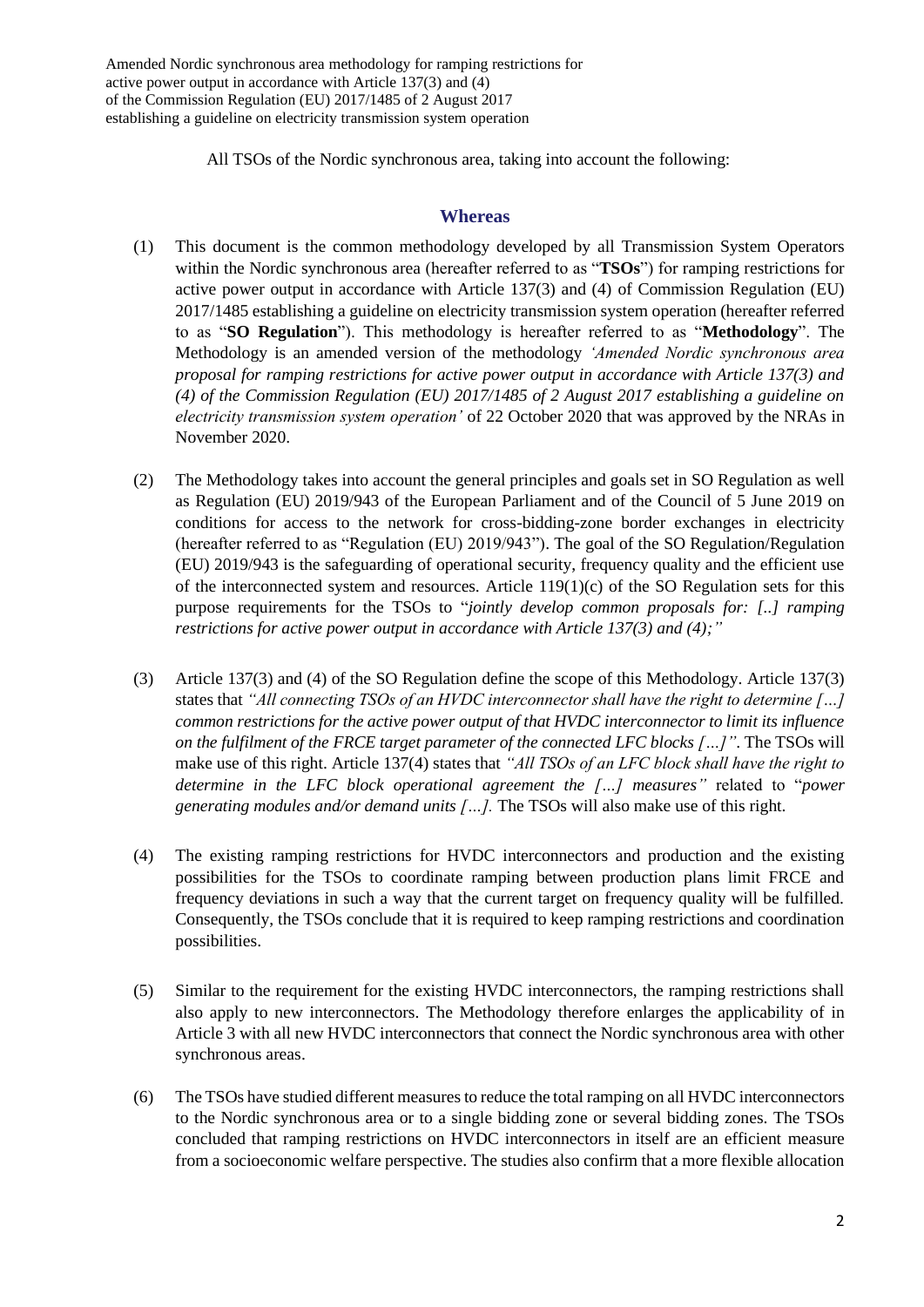> of the ramping restrictions by using combined restrictions could even increase the efficiency. In response to the public consultation of previous ramping restriction proposal, many stakeholders suggested the implementation of combined ramping restrictions instead of the individual ramping restrictions. This will be investigated further towards new restrictions after mACE and 15 minutes Imbalance Settlement Period.

(7) In regard to regulatory approval, Article 6(3) of the SO Regulation states: *"The proposals for the following terms and conditions or methodologies shall be subject to approval by all regulatory authorities of the concerned region, on which a Member State may provide an opinion to the concerned regulatory authority: […] (e) methodologies and conditions included in the LFC block operational agreements in Article 119, concerning: […] (i) ramping restrictions for active power output in accordance with Article 137(3) and (4);"*

- (8) According to Article 6(6) of the SO Regulation the expected impact of the Methodology on the objectives of the SO Regulation has to be described and is presented below.
- (9) The Methodology generally contributes to and does not in any way hamper the achievement of the objectives of Article 4 of the SO Regulation. In particular, the Methodology contributes to these objectives by specifying ramping restrictions for HVDC interconnectors and production plans. These ramping restrictions are required to maintain the operational security by reducing the risk for automatic Low Frequency Demand Disconnection (LFDD) and for system blackouts due to under or over frequency. Furthermore, the ramping restrictions are required to maintain the frequency quality level of the synchronous areas involved.
- (10) In conclusion, the Methodology contributes to the general objectives of the SO Regulation to the benefit of all market participants and electricity end consumers.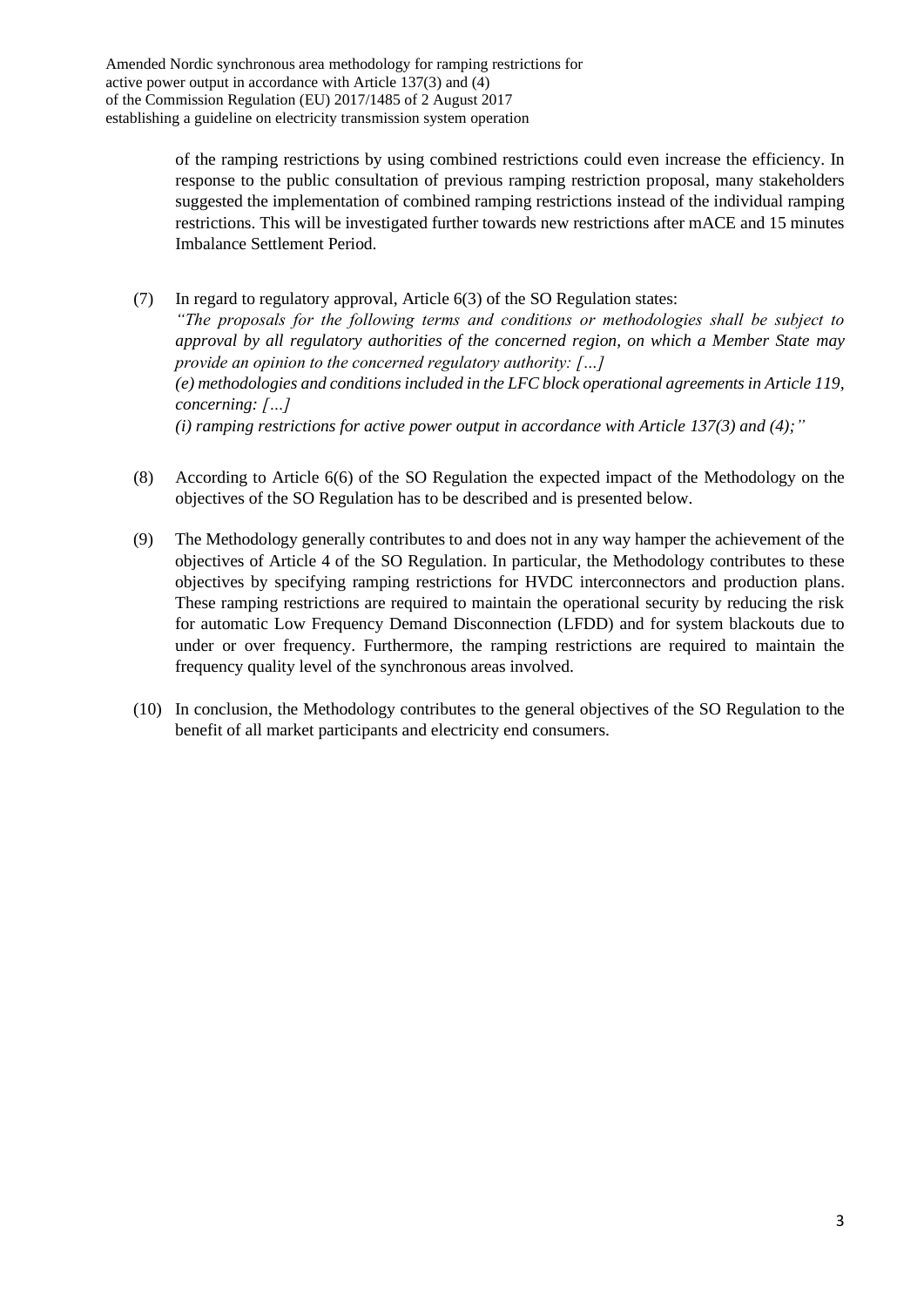# **SUBMIT THE FOLLOWING AMENDED METHODOLOGY TO ALL REGULATORY AUTHORITIES OF THE NORDIC SYNCHRONOUS AREA:**

## **Article 1 - Subject matter and scope**

1. The ramping restrictions described in this Methodology are the common methodology of TSOs in accordance with article 137(3) and (4) of the SO Regulation. The Methodology applies solely to the Nordic synchronous area.

The Nordic synchronous area covers transmission systems of East-Denmark (DK2), Finland, Sweden and Norway.

This Methodology has been developed by Energinet, Fingrid Oyj, Kraftnät Åland AB, Svenska kraftnät and Statnett SF.

2. This Methodology is subject to approval in accordance with Article 6(3) of the SO Regulation.

#### **Article 2 - Definitions and interpretation**

- 1. For the purposes of this Methodology, the terms used shall have the meaning of the definitions included in Article 3 of the SO Regulation and in Article 2 of Commission Regulation (EU) 2017/2195.
- 2. For the purpose of this Methodology, a HVDC interconnector means one or more HVDC cables between a bidding zone in the Nordic synchronous area and a bidding zone in another synchronous area.
- 3. In this Methodology, unless the context requires otherwise:
	- a. the singular indicates the plural and vice versa;
	- b. the headings are inserted for convenience only and do not affect the interpretation of the Methodology; and
	- c. any reference to legislation, regulations, directives, orders, instruments, codes or any other enactment shall include any modification, extension or re-enactment of it when in force.

## **Article 3 – Ramping restrictions for the active power output of HVDC interconnectors**

In order to fulfil the FRCE target parameters for the LFC block as referred to in article 128 of the SO Regulation and prevent for breaching operational security limits while maximising Nordic socioeconomic welfare, the following applies:

- <span id="page-3-0"></span>1. The connecting TSO for an HVDC interconnector may specify a fixed ramping period. The connecting TSO for an HVDC interconnector shall apply a maximum ramping speed of 30 MW/minute. The connecting TSO shall coordinate with the TSO connecting the other end of the HVDC interconnector;
- <span id="page-3-1"></span>2. The connecting TSO for an HVDC interconnector shall apply a maximum individual ramping rate in the energy markets of +/- 600 MW from one hour to the next. The TSO may however reduce the maximum individual ramping rates temporarily under specific network conditions and for a period in time less than 8 consecutive months;
- <span id="page-3-2"></span>3. As Nordic HVDC interconnector capacity is increasing, the TSOs shall implement a combined maximum ramping rate in the energy markets from one hour to the next of at least 1200 MW/hour for the set of HVDC interconnectors connected to bidding zone NO2 that participate in the internal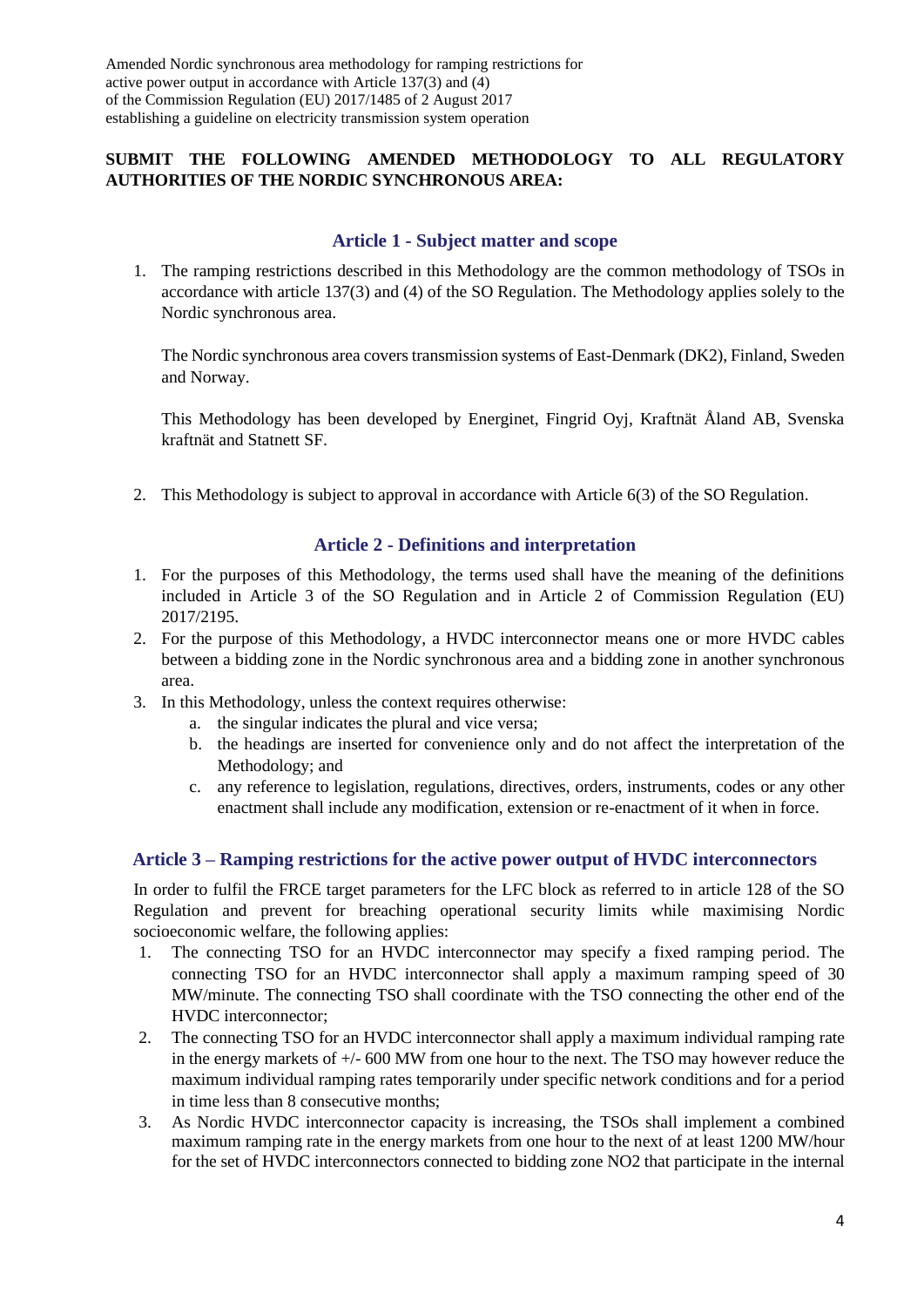> energy market (IEM). A quarterly evaluation shall be performed as basis for possible changes in the ramping rate;

- <span id="page-4-1"></span>4. The TSOs may increase the maximum ramping speed from 30 MW/minute in paragraph [1](#page-3-0) and individual ramping rates in paragraph [2](#page-3-1) from 600 MW/hour if the following conditions apply:
	- a) The combined ramping rate in paragraph [3](#page-3-2) has been implemented and covers the concerned HVDC interconnector;
	- b) The ramping speed and ramping period of the HVDC interconnector can be physically and operationally adapted to facilitate this change;
	- c) The change does not cause local network security problems;
	- d) The TSO connecting the other end of the HVDC interconnectors approves the change.
- <span id="page-4-0"></span>5. Until the combined ramping rate in paragraph [3](#page-3-2) has been implemented, the changes to the trading plans from one hour to the next in the energy market shall be not more than 600 MW for the sum of the Skagerrak and Konti-Skan HVDC interconnectors. After implementation of the combined ramping rate in paragraph [3,](#page-3-2) the TSOs shall remove this ramping restriction;
- <span id="page-4-2"></span>6. The TSOs shall inform the market timely about any change on ramping restrictions, at least one month before implementation of the change;
- 7. In accordance with Article 137(3) of the SO Regulation, the restrictions in paragraph [1](#page-3-0) to [5](#page-4-0) shall not apply for imbalance netting, frequency coupling as well as cross-border activation of FRR and RR over HVDC interconnectors.

#### **Article 4 – measures to support the fulfilment of the FRCE target parameter of the LFC block and to alleviate deterministic frequency deviations, taking into account the technological restrictions of power generating modules and demand units**

In order to fulfil the FRCE target parameters for the LFC block as referred to in article 128 of the SO Regulation, the following ramping restrictions apply:

- 1. When the hourly production plan of balance responsible parties representing power generating modules in Finland, Norway and Sweden changes more than 200 MW at hour shift, these balance responsible parties need to reschedule their plan with quarterly steps 15 minutes before hour shift, at hour shift and 15 minutes after hour shift in order to adjust the plans to better correspond to the consumption pattern. In Norway, the steps can be applied 30 minutes before the hour shift until 30 minutes after the hour shift. This obligation is not relevant in Denmark East due to the physical characteristics for production;
- 2. In case that planned production changes and planned HVDC exchanges around hour shift will impact the frequency in a way that cannot be entirely handled by control centres in the minutes before and after operating hour, the TSOs are allowed to request balance responsible parties that represent power generating modules to advance or delay parts of planned production steps at the hour shift. The power schedules may be changed from 30 minutes before hour shift till 30 minutes after the hour shift.

## **Article 5 – Publication and implementation**

- 1. The relevant TSOs shall publish (in accordance with Article 8 of the SO Regulation) the Methodology without undue delay after the competent NRAs have approved the Methodology or a decision has been taken by the Agency for the Cooperation of Energy Regulators in accordance with Article 6 of the SO Regulation.
- 2. The TSOs shall implement Article 3[\(3\)](#page-3-2), Article 3[\(4\)](#page-4-1) , Article 3[\(5\)](#page-4-0) and Article 3[\(6\)](#page-4-2) before the start of operation of the NSL HVDC interconnector which is expected on 1 October 2021. All other articles have already been implemented based on NRA approval to previous versions of this methodology.